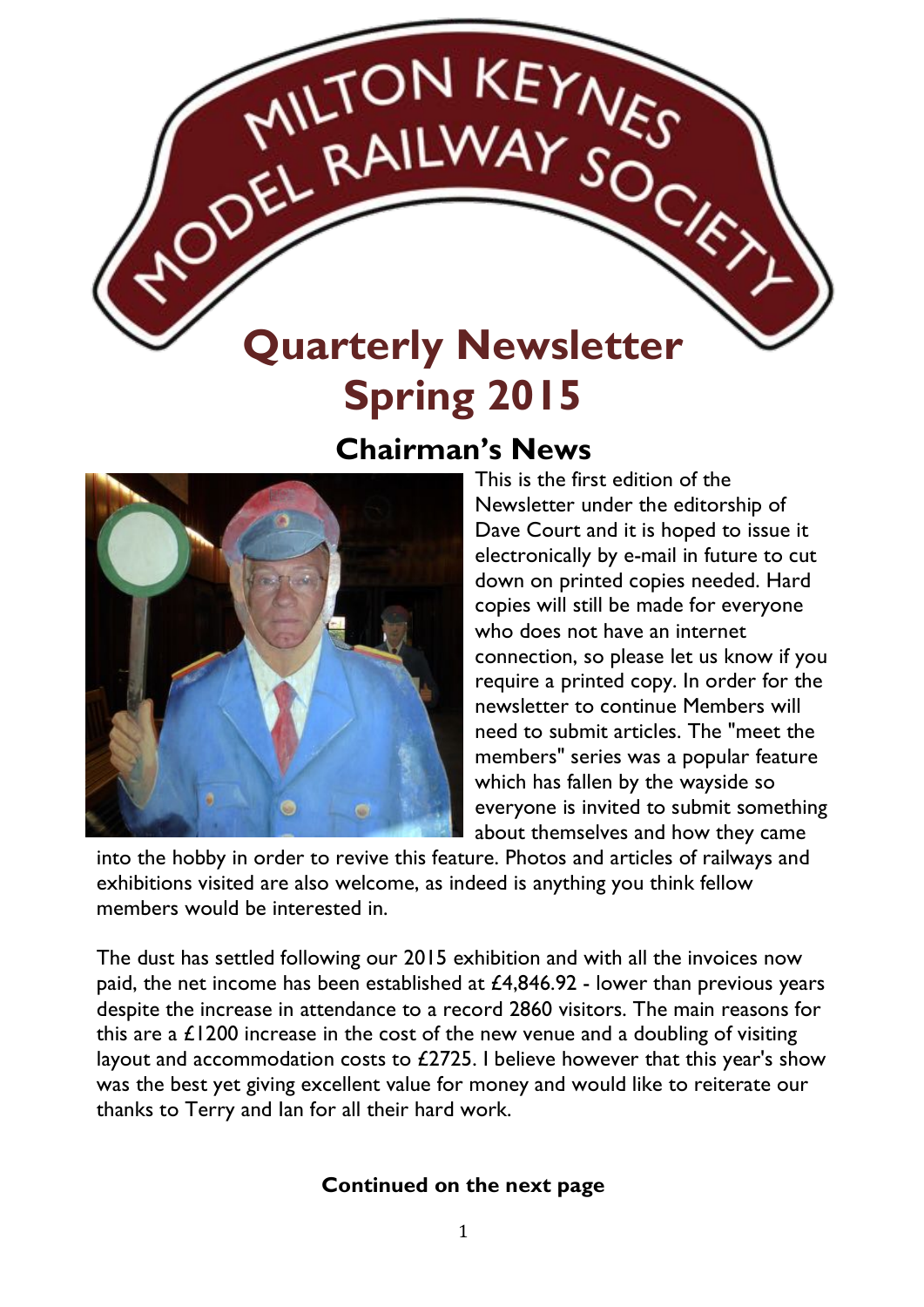# **Chairman's News - continued**

Good progress is now being made on the 0-gauge layout and all the necessary turnouts have been purchased. Track is being laid on a Woodland Scenics rubberised trackbed product which as well as providing a nice ballast shoulder profile should give sound deadening qualities. An island platform arrangement has been adopted, and whilst not based on anywhere in particular a prototype was found at Trimingham on the Cromer to North Walsingham section of the former Norfolk & Suffolk Joint Railway. Passenger access to the platform will be via steps down from a road overbridge to give some vertical relief. At the other end of the layout a narrow gauge 0-16.5 quarry line will feed in at a higher level in order that stone can be tippled into waiting standard gauge wagons.

Our tenancy at Barton Road ends on 31st October and the commercial rent on the building is now £9000 per annum so our continuing occupancy is uncertain. Although we have gained some new members over the last few months, unfortunately a number have left the club and we are now down to a core membership of 60, giving an income of £7200. With premises service, gas and electricity charges we would need to find at least £12,000 to stay here at commercial rates and that figure assumes we shall continue to qualify for 100% business rates relief from the Council. The Letting Agent will put our case to the new Landlord, but we are at the mercy of his generosity. It does not bode well that units on Barton Road have been taken at the going rate almost as quickly as they have been offered in recent months so it would be prudent for everyone to look out for possible new premises.

Chris Hughes Chairman

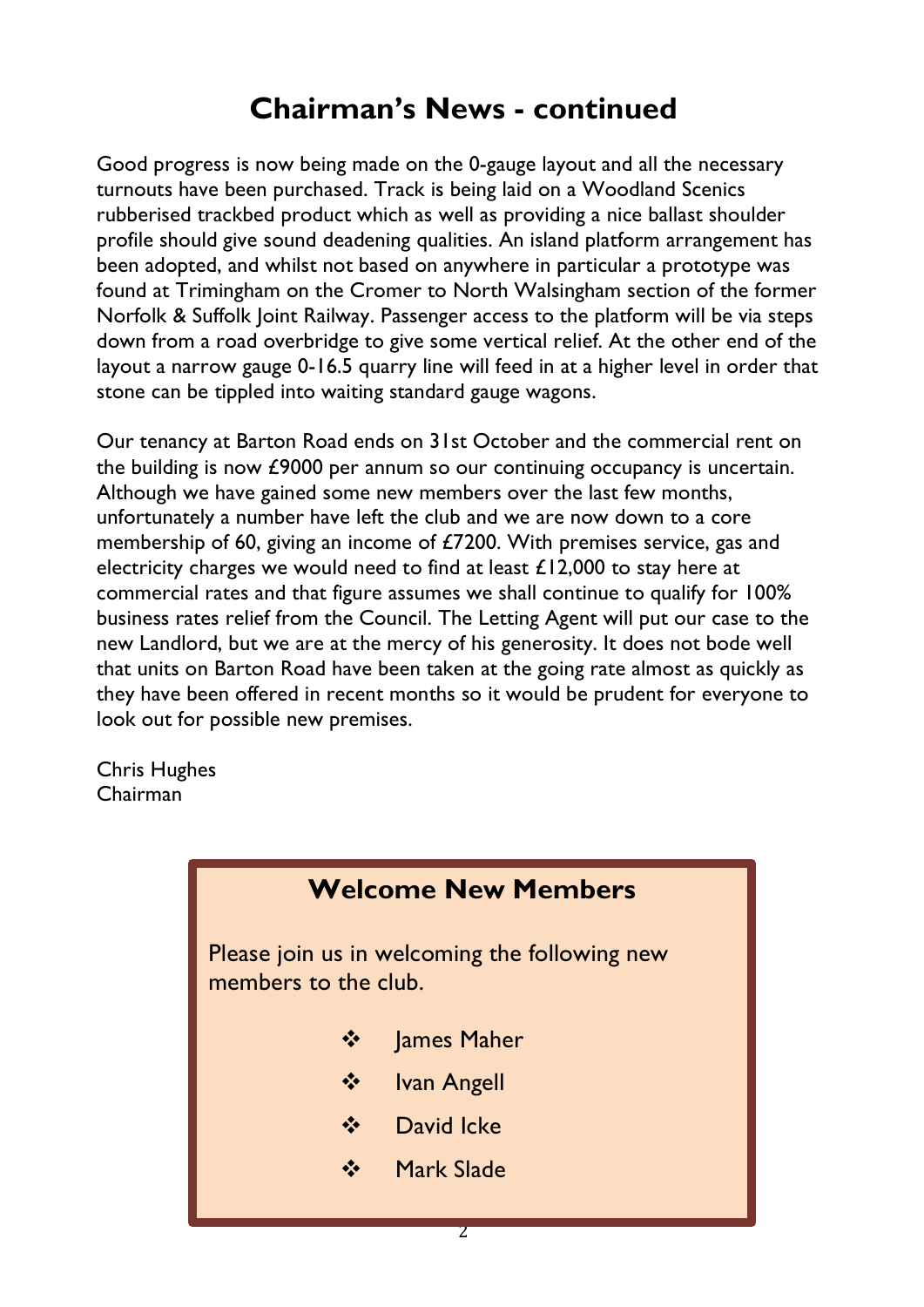# **Barton Crossing Will Rise Again**



I am sure to those readers who are desperate to run trains again on the new OO gauge layout, it must seem that it has been out of action for years. It certainly has taken a lot longer to complete the wiring than was ever planned for.

There where many reasons for this, the one that ate up the largest amount of time was the wiring for the points on the DCC layout. In an

effort to keep the costs for the new layout down as much as possible, it was decided that we would use as many of the items purchased for the Sherwood layout that was being built at Bletchley Park. This meant that we had sufficient Peco solenoid point motors and Hornby DCC point decoders for Barton Crossing. Installing the Peco point motors took considerable more time than we thought, but that was only the start of our problems. When we came to installing the Hornby point decoders we found that a large number of them would not accept the point number programming. After many weeks of frustration with these, they where sent back to Hornby for repair. This still did not resolve the issues with the points not working correctly, sometimes they would work, but the majority of the time they would not.

This caused many many hours of frustration trying to adjust the fixing of the point motors to get them to work. All to no avail, as it appeared that although the Hornby decoders are suppose to have a capacity discharge unit built in, they just where not powerful enough to operate the points. We got to a point where we did not know what to do for the best, when someone produced from the cupboard a Lenz LS100 decoder.

These units where from the old Central layout and although they had seen better days it was decided to give them a shot. These units require two inputs one is the DCC command from the bus and the other was a straight 16volt AC supply to operate the points. This took a little rethinking of the wiring of the layout as it had been planned to have two buses, one for the track and the other for any accessories. We abandon the second bus and changed that to a straight 16volt AC supply.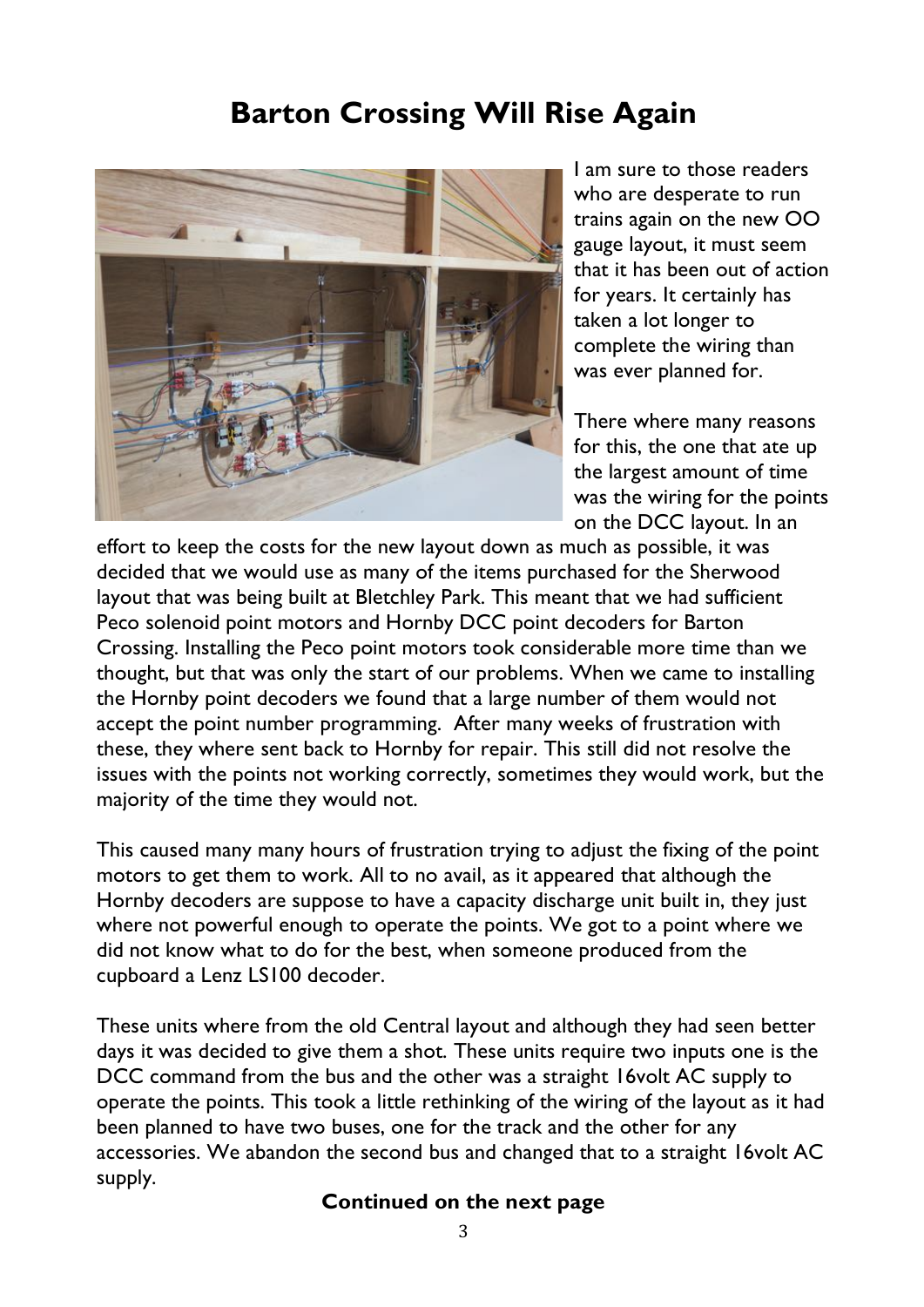# **Barton Crossing Will Rise Again - Continued**

The first decoder was installed on board E, connecting all the points up to the decoder. Then we needed to find out how to programme them, the instructions that came with them were long gone, so we turned to good old Google for help. The decoders where duly programmed and it came to the moment of truth to see

if the points would work.

Eureka every point worked first time every time. The decision was made to abandon the Hornby decoders and use the Lenz ones. We found two more buried in the cupboard, as these decoders are 6 ports we need to revisit how each board was to be wired. In total we needed 6 decoders for the layout.



So the next question was how we could get 3 more decoders without going over budget? Well at the exhibition we decided to try to sell the Hornby decoders on Nic's stall for £90 the lot. One of the traders bought the lot for the asking price, which was great news, so I thought I would take a chance and ask if he was interested in the Hornby Elite system, he was and bought it for £95 making a total of £185 for the lot. This then allowed for the purchase of 3 Lenz decoders for £100 and so also put back into the budget  $£85$ , so not a bad days work to get something that works.

At the time of writing this all of the wiring and board testing is complete, then boards H, A and C need to be reworked to use the Lenz decoders.

The last remaining job will be the installation of the DCC cab bus

So to answer everyone who wants to know when they can run trains again, I would say that by early April it will be good to run again and the scenic boys can get started on making it look like a real railway.

I would like to thank James Maher, Terry Silver and Peter Jones for their help with the wiring and I can only apologise to everyone else for the extended break from running trains.

Dave Court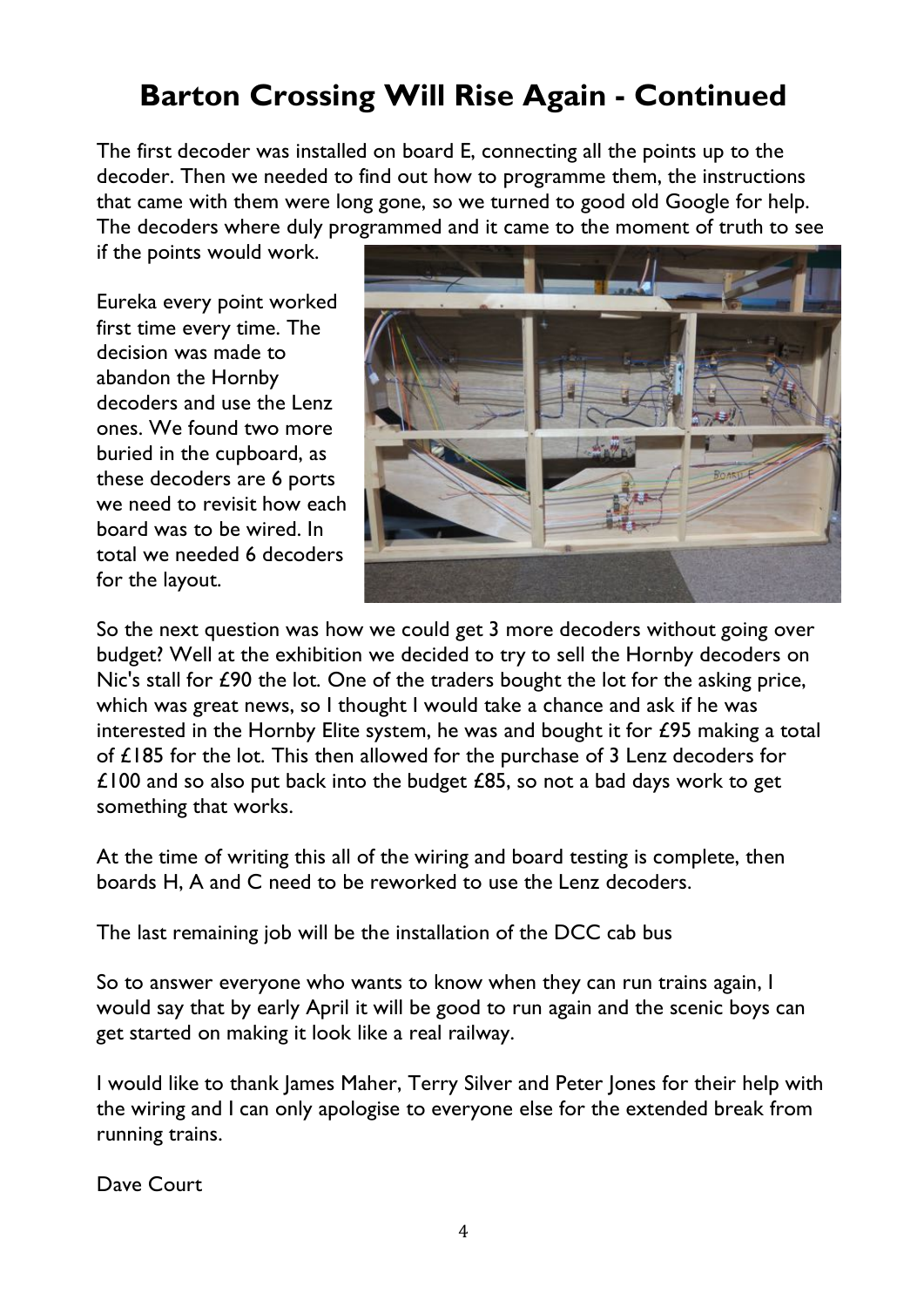### **Neal's of Bletchley**

#### **Dennis Lovett takes a nostalgic look back at the shop, which once served local railway modellers and club members**

At our recent exhibition I met up with Edward Neal. Many of our current members will be unaware that Edward for many years worked alongside his father, also named Edward and his brother Phillip and sister Pauline, in the family toy and model shop in Queensway, Bletchley and Hockcliffe Street, Leighton Buzzard. The Bletchley shop was by the 1960s the major provider of model railways in the town stocking the products of suppliers such as Tri-ang, Hornby (Meccano), Graham Farish and PECO.

Prior to the coming of the railways, Bletchley was a small insignificant village centered around St. Mary's Church dating from the 11th Century. Fenny Stratford was the town but that all changed with the opening of the branch line to Bedford and the provision of a station in 1846, eight years after the line had opened between London and Birmingham on what is today the West Coast Main Line. It was not surprising therefore that in a railway town, model railways were very much in demand. By the late 1920s the houses along Bletchley Road were being changed into shops, although it would not be until the early 1960s that the transition would be completed.

Neal's opened in 1946 on the corner of Oxford Street and Bletchley Road which



became Queensway in 1965. Prior to it becoming Neal's, the shop was known as F. W. Bollen – The Bletchley Bazaar. It sold Tobacco, Confectionary, toys and gifts. A second shop opened in Hockcliffe Street, Leighton Buzzard with a flat above. Edwards

Grandfather and Grandmother ran the shop in the early days, having had a retail shop business in Croydon until moving to Bedfordshire.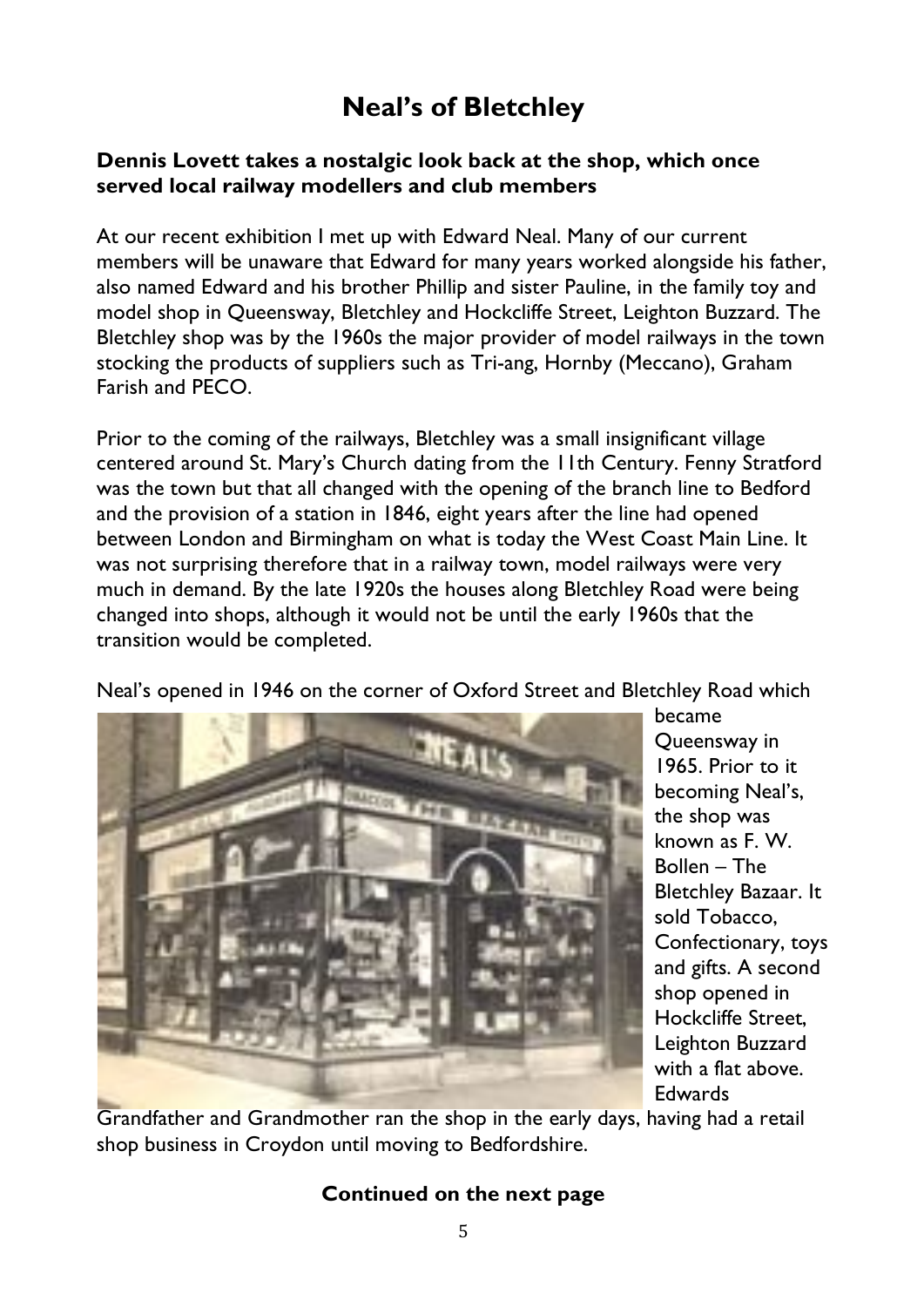### **Neal's of Bletchley – continued**

In the 1950s there were several dealers in the town selling model railways. My first train set arrived when I was five from Axford's in Aylesbury Street, who sold Tri-



ang. Most of the additions to the train set, including my first Transcontinental Baltic tank locomotive and a diesel shunter came from Neal's, as did most of the items after that which came at Christmas or Birthday's. Saved up pocket money or contributions from visiting relations would enable modest additions to be made at other times. It was only after the demise of some of the other

shops that Neal's were able to secure the coveted Hornby dealership and was able to sell Meccano products made in Liverpool.

In 1969 a small team put on a display of locomotives on a section of Colin Stacey's layout, which featured a turntable and locomotive depot at the Bletchley Arts & Crafts Festival, held annually at Wilton Hall. This was a major local event and featured local history from Bletchley Archeological Society, the photographic club, art club and many other organisations. At the event names and addresses of interested railway modellers were collected and it was this event that as a 15 year old, I filled in the form. In the early days of MKMRS it was surprising how many club members you met in Neal's buying items. Neal's were also instrumental in promoting the newly formed MKMRS and Edward himself signed up and was a member for many years.

Neal's also commissioned their own items. Towards the end of the Graham Farish OO models they commissioned the A. Sharpe, Bletchley wagons of which your author has a number. They also commissioned a number of road vehicles and some of these are illustrated here.



When the new shopping centre now known as Centre MK opened its doors in 1979, Neal's had expanded by moving into Silbury Arcade and remained there until they were forced to close due to the lease of small independent retailers not being renewed in favour of the larger multi-national companies . By 1992 the premises were occupied by the larger multi-national The Entertainer, which today has over 100 shops across the UK. Surprisingly The Entertainer faced the same problems.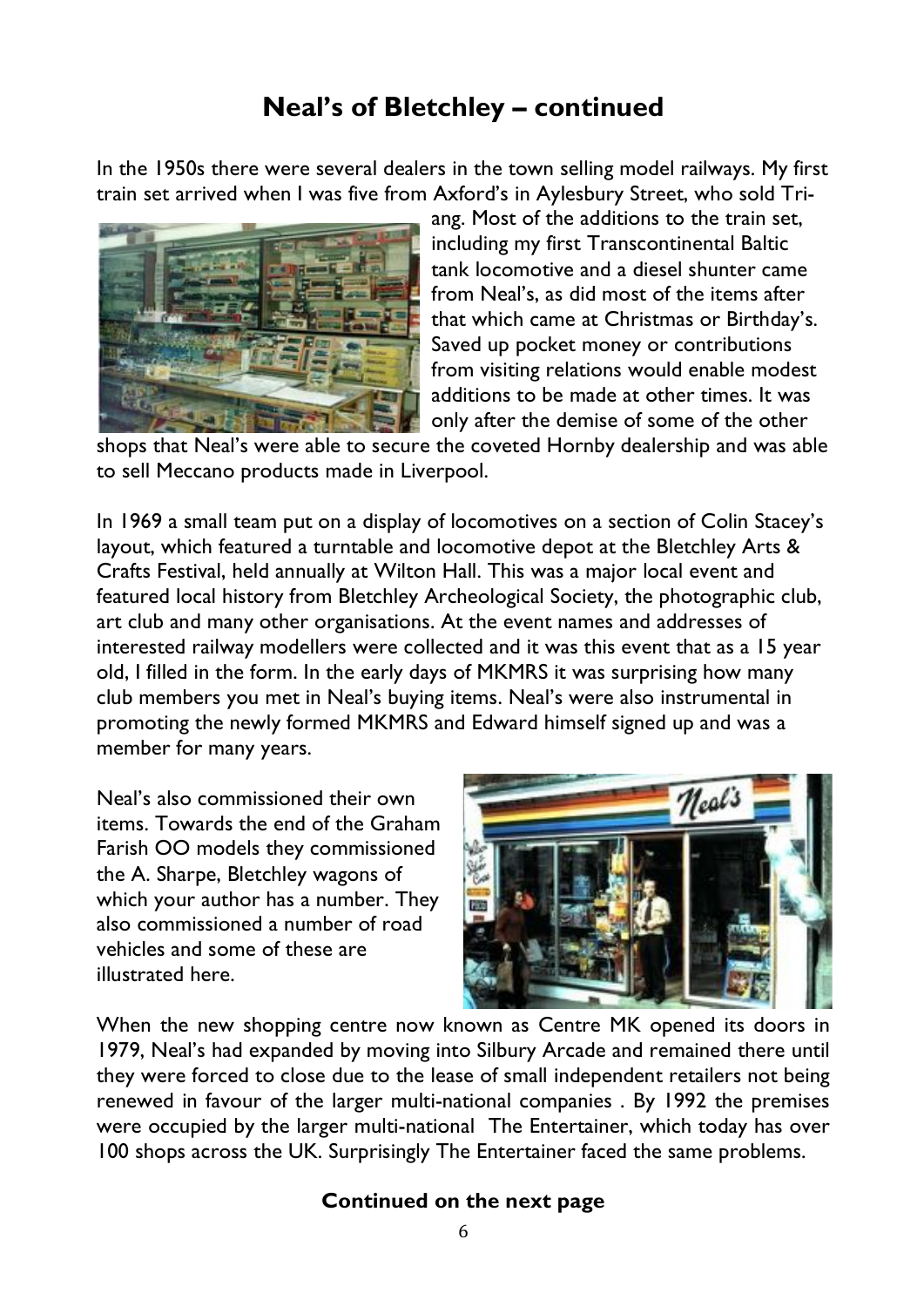### **Neal's of Bletchley – continued**

In renegotiating its lease and as a result closed the Central Milton Keynes shop in January 2013. The concentration of regional shopping into Central MK in the 1980s resulted in Neal's shops in Bletchley and Leighton Buzzard closed in the late 1980. After the closure of Neals in CMK Edward continued in business in a smaller shop in Lake Street, Leighton Buzzard until 1995 selling the remaining stock left over from the CMK shop. Edward then turned to his other interest buses and continues to drive them on occasions.

During its long association with the area, Neal's had an interesting number of road



vehicles including a van which represented Noah's Ark. Those who watch the sale of old toys on the Antiques Roadshow will know the significance of it and that due to the Ark's religious associations it was the only toy which children could play with on Sunday's! Neals used their

vehicles for deliveries and also in the run up to Christmas as a mobile shop touring the neighbouring villages from which Santa could purchase.

Generations of Bletchley youngster's would press their noses to the glass to see the latest toys and models. To many of us Neal's was an institution that it is still sadly missed. The corner of Oxford Street is today host to a number of small units that no longer generate the same interest for MKMRS members that they once did.

*The author would like to thank Edward Neal for assistance in writing this article and for supplying the photographs from his collection.*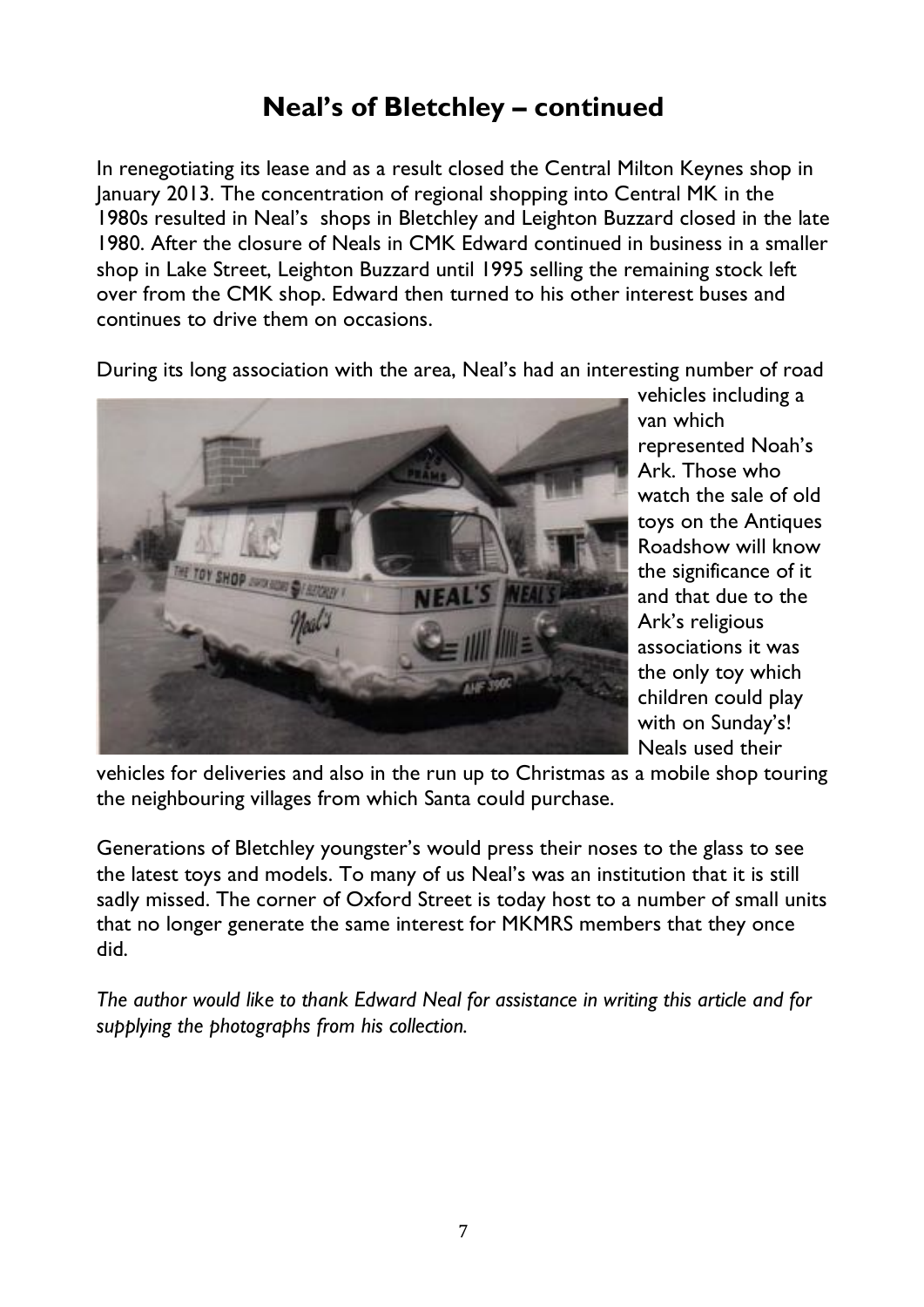# **Exhibition Diary April 2015**

#### **4/5**

#### **Turner's Folly Model Railway Group**

Barleylands Farm, Barleylands Road, Billericay CM11 2UD **4/5/6**

### **York Model Railway Show**

Knavesmire Suite, The Racecourse, Knavesmire Road, York YO23 1EX **11**

#### **Tring & District Model Railway Club**

Pitstone Memorial Hall, Vicarage Road, Pitstone, Leighton Buzzard LU7 9EY **11**

#### **Norwich Railway Heritage & Model Society**

Hellesdon High School, 187 Middletons Lane, Norwich NR6 5SB

**11/12**

#### **Bentley Model Railway Group**

Christie Miller Sports Centre, Lancaster Way, Bowerhill, Melksham SN12 6QU **11/12**

#### **Crawley Model Railway Society**

Tanbridge House School, Guildford Road, Horsham RH12 1SR **18**

#### **31A (Cambridge) Model Railway Club**

Sawston Village College, New Road, Sawston, Cambridge CB22 3BP **18**

#### **Luton Model Railway Club**

Christchurch Hall, Bedford Road, Hitchin SG5 1HF

**18/19**

#### **Scalefour Society**

Queen Elizabeth Grammar School, 154 Northgate, Wakefield WF1 3QX **25**

#### **de Havilland Model Railway Society**

Methodist Church, Ludwick Way, Welwyn Garden City AL7 3PN **25/26**

#### **Epsom & Ewell Model Railway Club**

North East Surrey College of Technology, Reigate Road, Ewell KT17 3DS **25/26**

#### **Ilford & West Essex Model Railway Club**

St Edwards School, London Road, Romford RM7 9NX

**26**

#### **Stowmarket Railway Club**

Mid Suffolk Leisure Centre, Gainsborough Road, Stowmarket IP14 1LH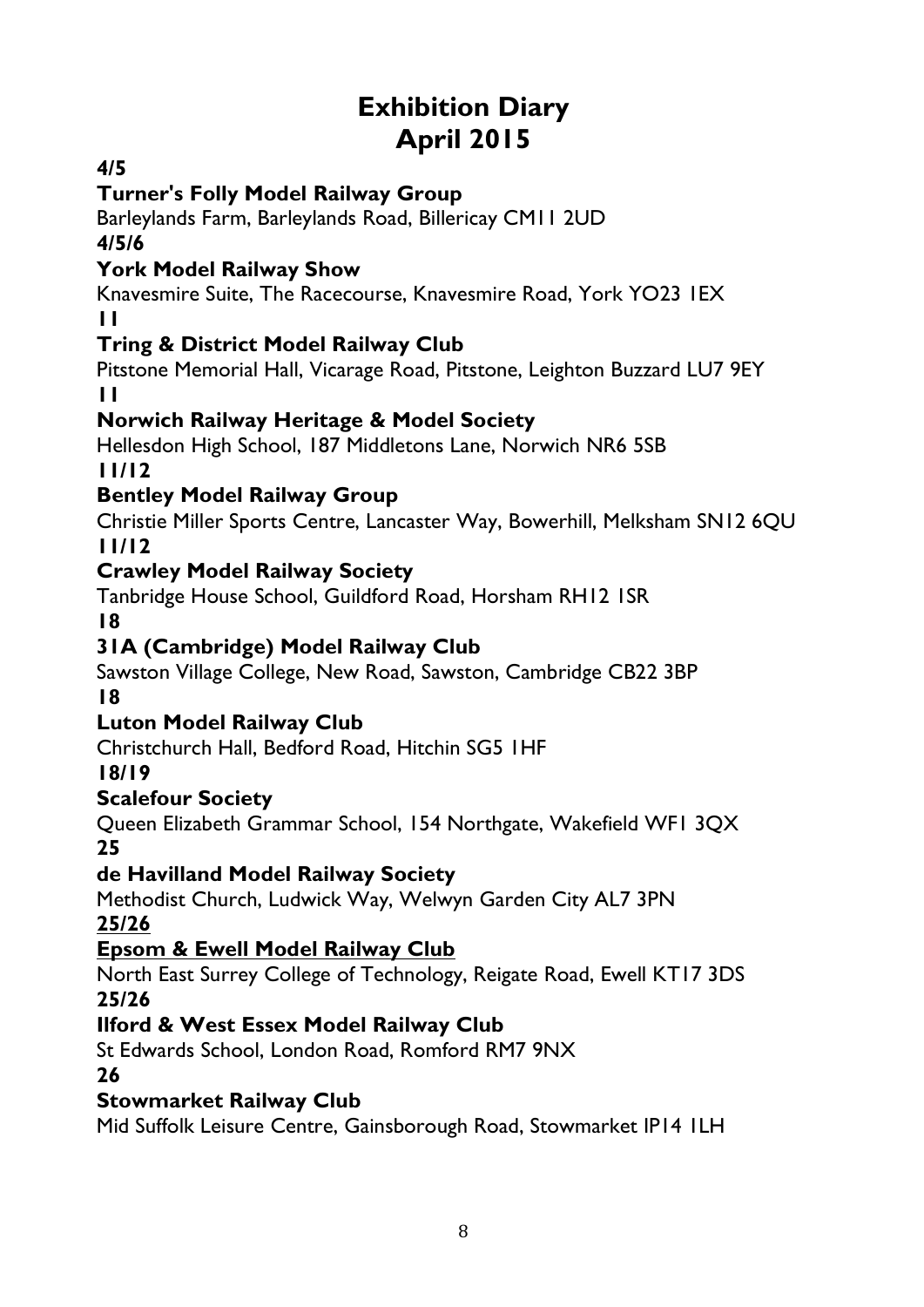# **Exhibition Diary - Continued**

# **May 2015**

#### **9**

#### **Association of Larger Scale Railway Modellers**

Rivermead Leisure Centre, Richfield Avenue, Reading RG1 8EQ **9**

#### **Loddon Vale Model Railway Club**

Community Centre, Sheerlands Road, Arborfield, Reading RG2 9ND **9**

#### **South West Herts Model Railway Society**

Queens' School, Aldenham Road, Bushey WD23 2TY **9/10**

#### **Mickleover Model Railway Group**

The Roundhouse, Roundhouse Road, Pride Park, Derby DE24 8JE **16**

#### **Burgess Hill Model Railway Club**

Burgess Hill School for Girls, Keymer Road, Burgess Hill RH15 0EG **16**

#### **Ely & District Model Railway Club**

Ely College, Downham Road, Ely CB6 2SH

**16/17**

#### **EM Gauge Society**

Bracknell Leisure Centre, Bagshot Road, Bracknell RG12 9SE **23/24**

#### **Risborough & District Model Railway Club**

Stoke Mandeville Stadium, Harvey Road, Aylesbury HP21 9PP **30/31**

#### **Diesel and Electric Modellers United**

Town Hall, B

Burton-on-Trent DE14 2EB

# **June 2015**

#### **13/14**

#### **Chatham & District Model Railway Club**

Medway Park Leisure Centre, Mill Road, Gillingham ME7 1HF **14**

#### **Corby & District Model Railway Society**

Village Hall, Carlton Road, Wilbarston, Market Harborough LE16 8QD **27**

#### **Braintree & Halstead Model Railway Club**

Bocking Arts Theatre, Bocking End, Braintree CM7 9AE